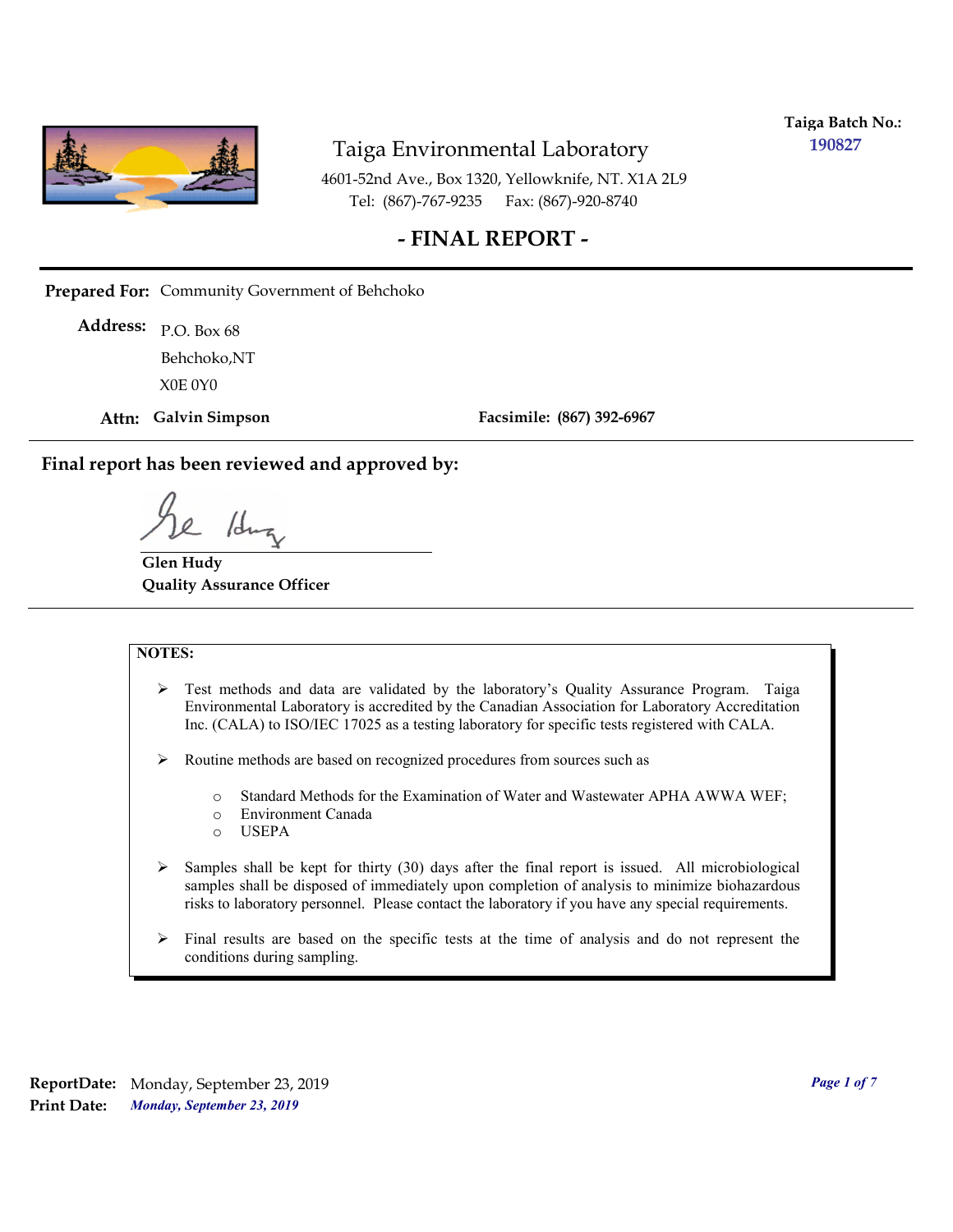

4601-52nd Ave., Box 1320, Yellowknife, NT. X1A 2L9 Tel: (867)-767-9235 Fax: (867)-920-8740

**Taiga Batch No.: 190827**

# **- CERTIFICATE OF ANALYSIS -**

#### Client Sample ID: SNP-R3 Taiga Sample ID: 001

| Client Project: W2014L3-0002 |                                      |
|------------------------------|--------------------------------------|
| <b>Sample Type: Sewage</b>   |                                      |
| Received Date: 04-Sep-19     |                                      |
| Sampling Date: 04-Sep-19     |                                      |
| <b>Sampling Time: 10:30</b>  |                                      |
|                              | Location: Rae Lagoon and Edzo Lagoon |
| Report Status: Final         |                                      |

| <b>Test Parameter</b>         | <b>Result</b> | Detection<br>Limit | Units     | Analysis<br>Date | Analytical<br>Method* | <b>Oualifer</b> |
|-------------------------------|---------------|--------------------|-----------|------------------|-----------------------|-----------------|
| <b>Inorganics - Nutrients</b> |               |                    |           |                  |                       |                 |
| Ammonia as Nitrogen           | 2.20          | 0.005              | mg/L      | 11-Sep-19        | SM4500-NH3:G          |                 |
| Biochemical Oxygen Demand     | 7             | $\overline{2}$     | mg/L      | 04-Sep-19        | SM5210:B              |                 |
| <b>CBOD</b>                   | 3             | $\overline{2}$     | mg/L      | 04-Sep-19        | SM5210:B              |                 |
| Chemical Oxygen Demand        | 86            | 5                  | mg/L      | 10-Sep-19        | SM5220:D              |                 |
| Phosphorous, Total            | 1.50          | 0.002              | mg/L      | 06-Sep-19        | SM4500-P:D            |                 |
| <b>Inorganics - Physicals</b> |               |                    |           |                  |                       |                 |
| pH                            | 7.11          |                    | pH units  | 04-Sep-19        | SM4500-H:B            |                 |
| Solids, Total Suspended       | 34            | 3                  | mg/L      | 09-Sep-19        | SM2540:D              |                 |
| Microbiology                  |               |                    |           |                  |                       |                 |
| Coliforms, Fecal              | $\,8\,$       | $\mathbf{1}$       | CFU/100mL | 04-Sep-19        | SM9222:D              |                 |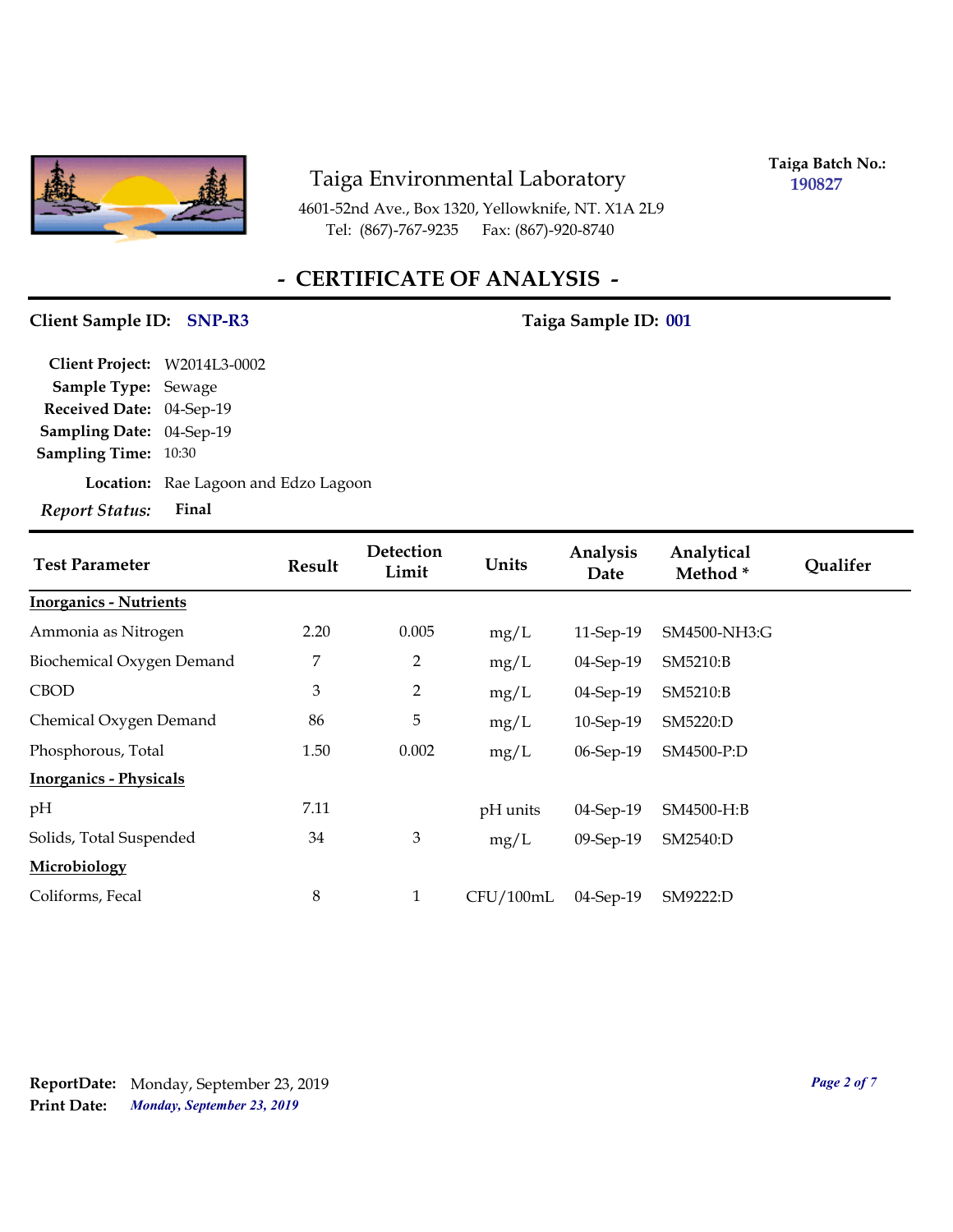

**Taiga Batch No.: 190827**

4601-52nd Ave., Box 1320, Yellowknife, NT. X1A 2L9 Tel: (867)-767-9235 Fax: (867)-920-8740

# **- CERTIFICATE OF ANALYSIS -**

#### Client Sample ID: SNP-R4 Taiga Sample ID: 002

| <b>Test Parameter</b>         | <b>Result</b> | Detection<br>Limit | Units     | Analysis<br>Date | Analytical<br>Method* | <b>Qualifer</b> |
|-------------------------------|---------------|--------------------|-----------|------------------|-----------------------|-----------------|
| <b>Inorganics - Nutrients</b> |               |                    |           |                  |                       |                 |
| Ammonia as Nitrogen           | < 0.005       | 0.005              | mg/L      | 11-Sep-19        | SM4500-NH3:G          |                 |
| Biochemical Oxygen Demand     | 3             | $\overline{2}$     | mg/L      | 04-Sep-19        | SM5210:B              |                 |
| <b>CBOD</b>                   | 3             | $\overline{2}$     | mg/L      | 04-Sep-19        | SM5210:B              |                 |
| Chemical Oxygen Demand        | 90            | 5                  | mg/L      | 10-Sep-19        | SM5220:D              |                 |
| Phosphorous, Total            | 0.017         | 0.002              | mg/L      | 06-Sep-19        | SM4500-P:D            |                 |
| <b>Inorganics - Physicals</b> |               |                    |           |                  |                       |                 |
| pH                            | 6.97          |                    | pH units  | 04-Sep-19        | SM4500-H:B            |                 |
| Solids, Total Suspended       | 6             | 3                  | mg/L      | 09-Sep-19        | SM2540:D              |                 |
| Microbiology                  |               |                    |           |                  |                       |                 |
| Coliforms, Fecal              | $\mathbf{1}$  | $\mathbf{1}$       | CFU/100mL | 04-Sep-19        | SM9222:D              |                 |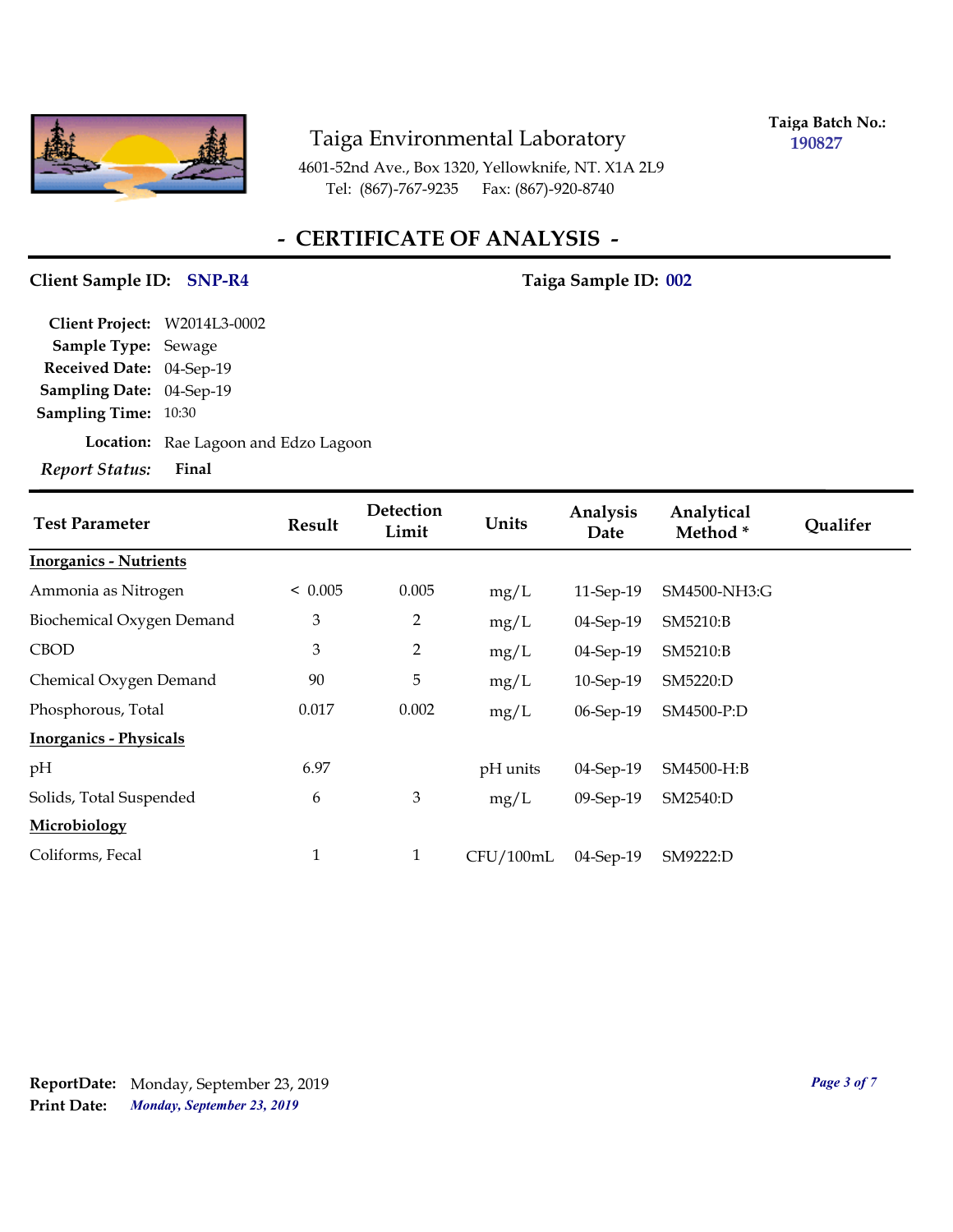

**Taiga Batch No.: 190827**

4601-52nd Ave., Box 1320, Yellowknife, NT. X1A 2L9 Tel: (867)-767-9235 Fax: (867)-920-8740

# **- CERTIFICATE OF ANALYSIS -**

#### **Client Sample ID: Taiga Sample ID: SNP-E2 003**

| <b>Test Parameter</b>         | Result | Detection<br>Limit | Units     | Analysis<br>Date | Analytical<br>Method* | <b>Qualifer</b> |
|-------------------------------|--------|--------------------|-----------|------------------|-----------------------|-----------------|
| <b>Inorganics - Nutrients</b> |        |                    |           |                  |                       |                 |
| Ammonia as Nitrogen           | 15.8   | 0.005              | mg/L      | 11-Sep-19        | SM4500-NH3:G          |                 |
| Biochemical Oxygen Demand     | 47     | $\overline{2}$     | mg/L      | 04-Sep-19        | SM5210:B              |                 |
| <b>CBOD</b>                   | 46     | $\overline{2}$     | mg/L      | 04-Sep-19        | SM5210:B              |                 |
| Chemical Oxygen Demand        | 123    | 5                  | mg/L      | 10-Sep-19        | SM5220:D              |                 |
| Phosphorous, Total            | 1.11   | 0.002              | mg/L      | 06-Sep-19        | SM4500-P:D            |                 |
| <b>Inorganics - Physicals</b> |        |                    |           |                  |                       |                 |
| pH                            | 7.34   |                    | pH units  | 04-Sep-19        | SM4500-H:B            |                 |
| Solids, Total Suspended       | 31     | 3                  | mg/L      | 09-Sep-19        | SM2540:D              |                 |
| Microbiology                  |        |                    |           |                  |                       |                 |
| Coliforms, Fecal              | TNTC   | $\mathbf{1}$       | CFU/100mL | $04$ -Sep-19     | SM9222:D              | 86              |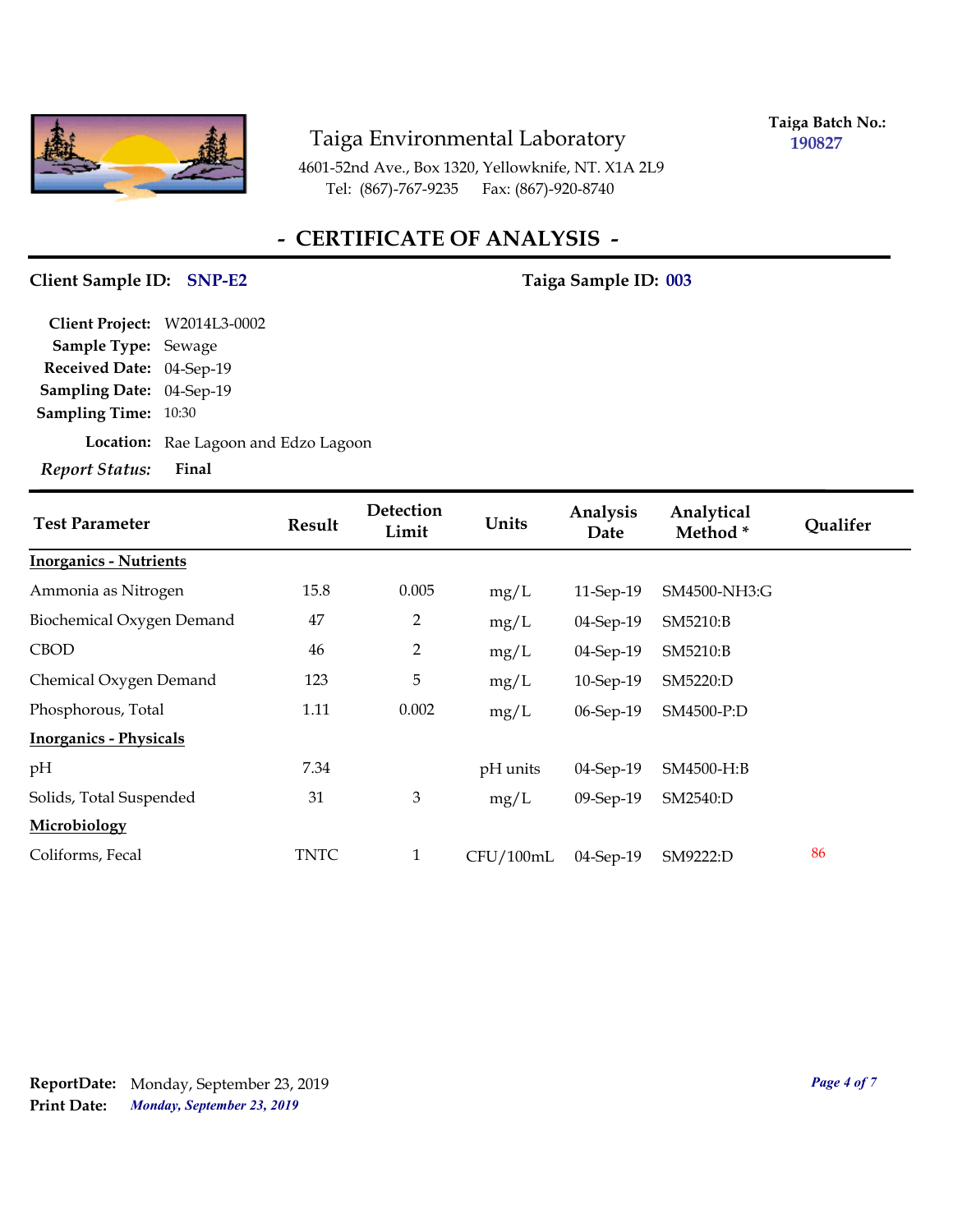

**Taiga Batch No.: 190827**

4601-52nd Ave., Box 1320, Yellowknife, NT. X1A 2L9 Tel: (867)-767-9235 Fax: (867)-920-8740

# **- CERTIFICATE OF ANALYSIS -**

#### **Client Sample ID: Taiga Sample ID: SNP-E3 004**

| <b>Test Parameter</b>         | <b>Result</b> | Detection<br>Limit | Units     | Analysis<br>Date | Analytical<br>Method* | <b>Qualifer</b> |
|-------------------------------|---------------|--------------------|-----------|------------------|-----------------------|-----------------|
| <b>Inorganics - Nutrients</b> |               |                    |           |                  |                       |                 |
| Ammonia as Nitrogen           | 13.1          | 0.005              | mg/L      | 11-Sep-19        | SM4500-NH3:G          |                 |
| Biochemical Oxygen Demand     | 56            | $\overline{2}$     | mg/L      | 04-Sep-19        | SM5210:B              |                 |
| Nitrogen, Total               | 19.5          | 0.06               | mg/L      | 06-Sep-19        | ISO/TR 11905:1997(E)  |                 |
| Phosphorous, Total            | 1.15          | 0.002              | mg/L      | 06-Sep-19        | SM4500-P:D            |                 |
| <b>Inorganics - Physicals</b> |               |                    |           |                  |                       |                 |
| pН                            | 7.40          |                    | pH units  | 04-Sep-19        | SM4500-H:B            |                 |
| Solids, Total Suspended       | 54            | $\mathfrak{Z}$     | mg/L      | 09-Sep-19        | SM2540:D              |                 |
| <b>Major Ions</b>             |               |                    |           |                  |                       |                 |
| Nitrate+Nitrite as Nitrogen   | 0.38          | 0.01               | mg/L      | 04-Sep-19        | SM4110:B              |                 |
| Microbiology                  |               |                    |           |                  |                       |                 |
| Coliforms, Fecal              | 40000         | 10000              | CFU/100mL | 04-Sep-19        | SM9222:D              |                 |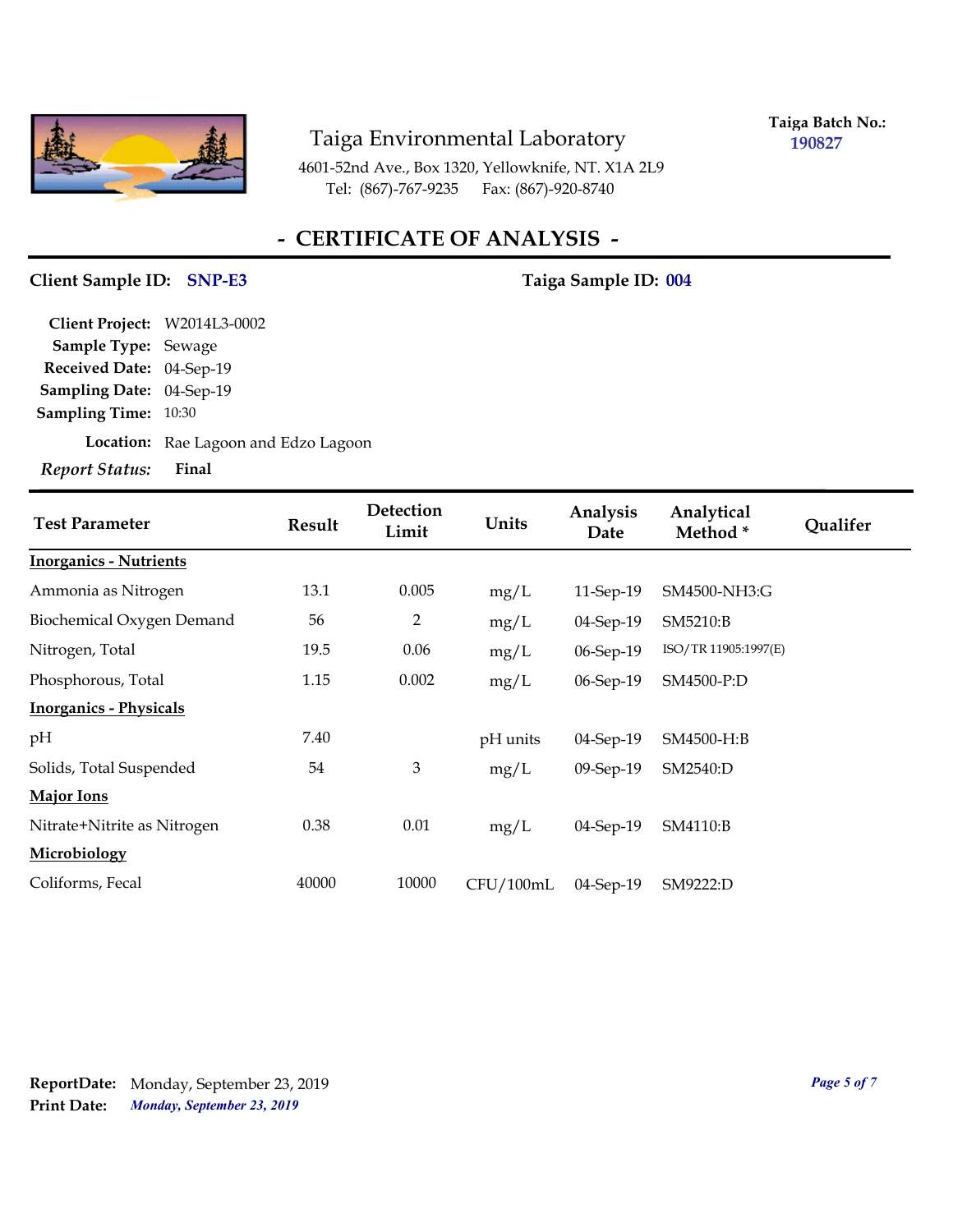

**Taiga Batch No.: 190827**

4601-52nd Ave., Box 1320, Yellowknife, NT. X1A 2L9 Tel: (867)-767-9235 Fax: (867)-920-8740

# **- CERTIFICATE OF ANALYSIS -**

#### Client Sample ID: SNP E4 Taiga Sample ID: 005

| <b>Test Parameter</b>         | <b>Result</b> | Detection<br>Limit | Units     | Analysis<br>Date | Analytical<br>Method* | <b>Qualifer</b> |
|-------------------------------|---------------|--------------------|-----------|------------------|-----------------------|-----------------|
| <b>Inorganics - Nutrients</b> |               |                    |           |                  |                       |                 |
| Ammonia as Nitrogen           | < 0.005       | 0.005              | mg/L      | 11-Sep-19        | SM4500-NH3:G          |                 |
| Biochemical Oxygen Demand     | 5             | 2                  | mg/L      | 04-Sep-19        | SM5210:B              |                 |
| Nitrogen, Total               | 1.14          | 0.06               | mg/L      | 06-Sep-19        | ISO/TR 11905:1997(E)  |                 |
| Phosphorous, Total            | 0.142         | 0.002              | mg/L      | 06-Sep-19        | SM4500-P:D            |                 |
| <b>Inorganics - Physicals</b> |               |                    |           |                  |                       |                 |
| pH                            | 7.09          |                    | pH units  | 04-Sep-19        | SM4500-H:B            |                 |
| Solids, Total Suspended       | 20            | 3                  | mg/L      | 09-Sep-19        | SM2540:D              |                 |
| <b>Major Ions</b>             |               |                    |           |                  |                       |                 |
| Nitrate+Nitrite as Nitrogen   | 0.27          | 0.01               | mg/L      | 04-Sep-19        | SM4110:B              |                 |
| Microbiology                  |               |                    |           |                  |                       |                 |
| Coliforms, Fecal              | 6             | $\mathbf{1}$       | CFU/100mL | 04-Sep-19        | SM9222:D              |                 |